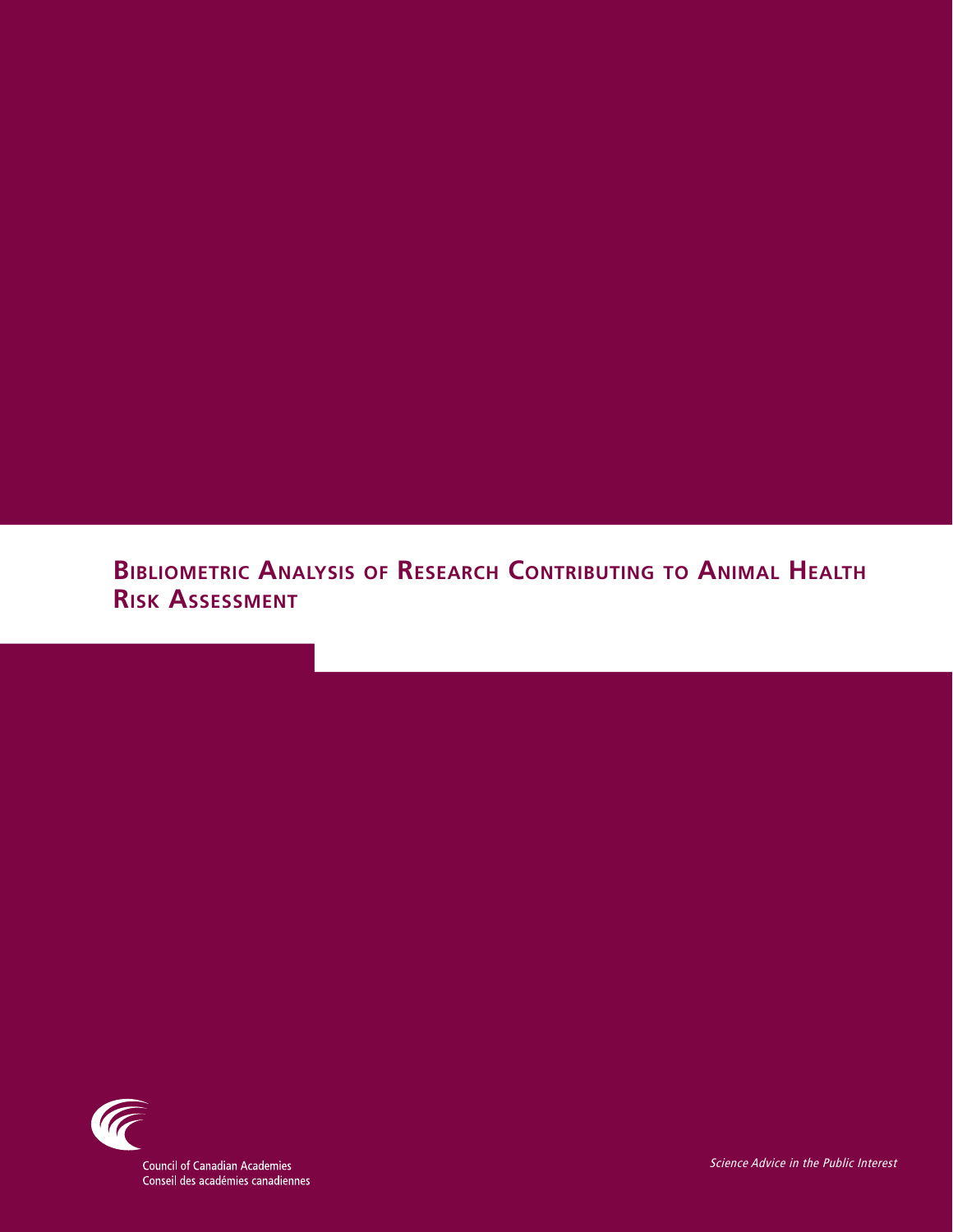### **Key Findings**

Canada's scientific output in research contributing to animal health risk assessment compares reasonably well with the output of many of our international peers. Compared to other major agricultural producers, Canada generates a large volume of quality scientific literature relative to the size of its livestock industries. In general, however, the bibliometric data suggest that this research tends to be less intensive ( as a proportion of total scientific output) and have less relative impact (measured by average relative citations) than that produced by leading countries such as the United Kingdom, the Netherlands, Denmark, and Belgium.

#### **1. Background**

Research capacity is an important contributor to knowledge production in animal health risk assessment. This bibliometric analysis examines the output of Canadian researchers in two key areas contributing to knowledge in animal health risk assessment: animal health risk assessment science (AHRAS) and the human health consequences of animal health events (HHCAHE). Its purpose is to provide a benchmark of where Canada ranks, relative to international peer countries. It does not examine the reasons behind the relative ranking, as this question was outside the scope of the project and would require further research on the nature of the literature produced in each country, the differences in research infrastructures across countries, and other such factors. $<sup>1</sup>$ </sup>

This bibliometric analysis is a supplementary document produced in support of the Expert Panel on Approaches to Animal Health Risk Assessment report Healthy Animals, Healthy Canada. The bibliometric data was compiled by Science-Metrix; the analysis was conducted by Council staff with input from the Expert Panel on Approaches to Animal Health Risk Assessment.

### **2. Methodology**

Bibliometrics is a method used to quantify academic research output in terms of peer-reviewed publications, using metrics such as research production, specialization, and impact. Despite some limitations in publication coverage and data results, this method has been commonly recognized as a useful approach for producing objective, consistent, and quantifiable indicators of research output (Picard-Aitken & Côté, 2010; European Commission, 2003; King, 1987).

<span id="page-1-0"></span><sup>&</sup>lt;sup>1</sup> Available at [www.scienceadvice.ca/en/animal-health.aspx](http://www.scienceadvice.ca/en/animal-health.aspx)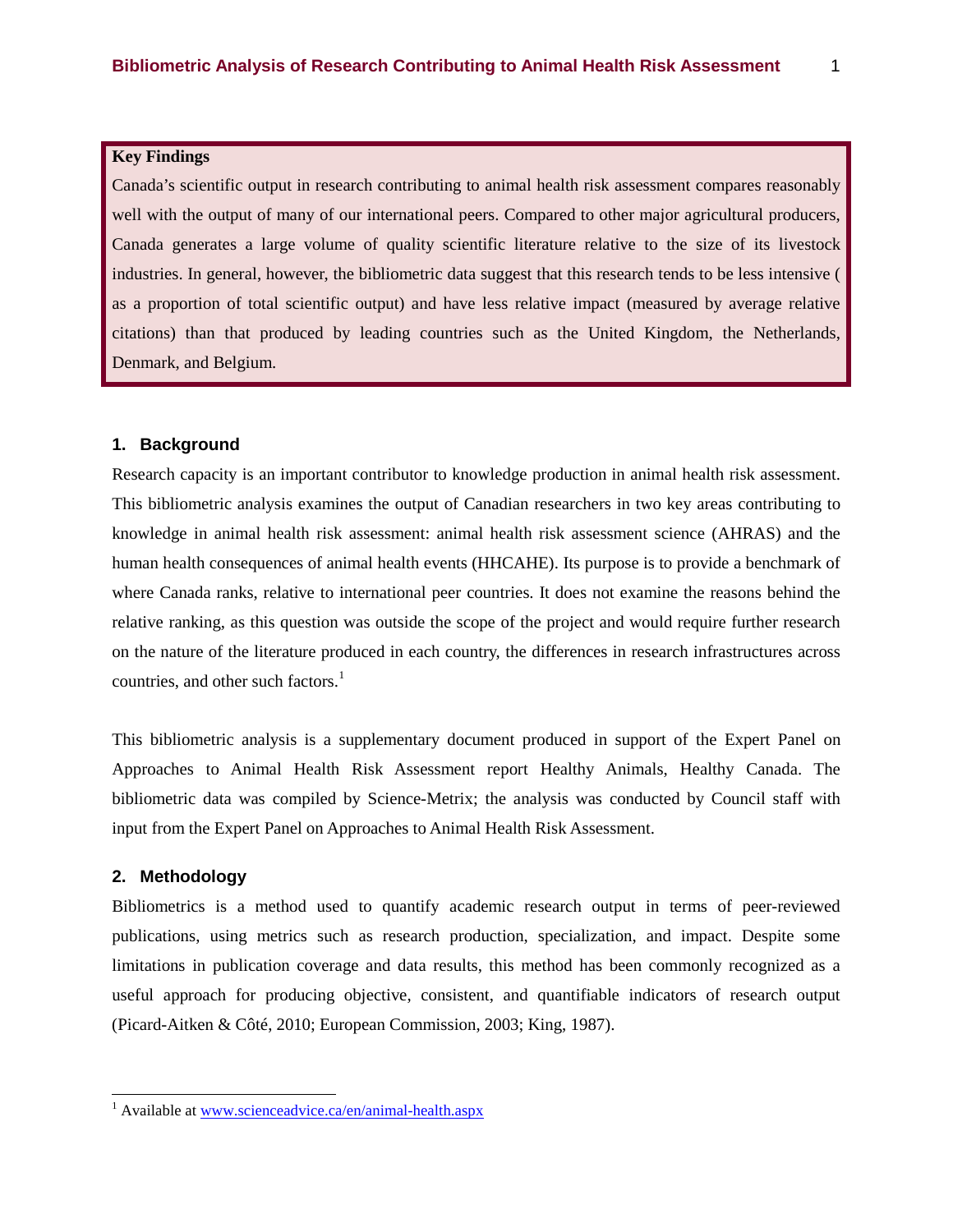#### **Bibliometric Analysis of Research Contributing to Animal Health Risk Assessment** 2

The two main bibliometric data sets used in this study — AHRAS and HHCAHE — were generated and validated in the following manner. For each of the two main data sets, the Panel defined six research areas as its subsets (see Table 1). A list of keywords relating to each subset was then generated and refined, combining input from the Panel, Council staff, and Science-Metrix. Based on these keywords, bibliometric data were drawn from Elsevier's Scopus database, in which 16.7 million records of "peer reviewed" documents for the period of 1996-2009 were examined (personal communication, Grégoire Côté; Science-Metrix Inc.). Following the data collection, Panel members and Council staff reviewed samples of the papers used in creating the data sets to verify data quality and assist in the interpretation of the results.

Since many of the papers in the HHCAHE dataset also relate to AHRAS, there is overlap between the two – with AHRAS being larger and more general. For this reason, AHRAS is used as the main measure of overall research output. What the HHCAHE subset shows is the research output more specifically directed toward the interface between animal and human health, which relates to two of the questions posed to the Panel:

- *What is the state and comprehensiveness of risk assessment techniques in animal health risk assessment science, specifically pertaining to risks which may impact human health?*
- *What, if any, gaps exist with regard to integrated animal-human health research that may have an impact on human health?*

| <b>Animal Health Risk</b><br>Assessment Science (AHRAS)                                                                                                                                                                                                                                                                                                                      | Human Health Consequences of<br>Animal Health Events (HHCAHE)                                                                                                                                                                                                                                                                                                                                                                                                            |  |  |  |  |
|------------------------------------------------------------------------------------------------------------------------------------------------------------------------------------------------------------------------------------------------------------------------------------------------------------------------------------------------------------------------------|--------------------------------------------------------------------------------------------------------------------------------------------------------------------------------------------------------------------------------------------------------------------------------------------------------------------------------------------------------------------------------------------------------------------------------------------------------------------------|--|--|--|--|
| <b>DIAG</b> – Diagnostic test evaluation<br><b>ECON</b> – Economic models of consequences<br><b>FREQ</b> – Disease frequency<br><b>NATH</b> – Epidemiology (natural history)<br>of<br>disease/pathogen<br>$RISK$ – Epidemiology<br>of<br>(risk)<br>factors)<br>disease/pathogen<br><b>SURV</b> – Evaluation of surveillance systems for the<br>$\bullet$<br>disease/pathogen | <b>DETC</b> – Detection of animal-human pathogens<br><b>FPAT</b> – Frequency of zoonotic pathogens in<br>animals and humans<br><b>IMPH</b> – Animal diseases with human impact<br>$\bullet$<br><b>PSYC</b> – Psycho-social consequences<br>$\alpha$<br>management of animal health events<br><b>TRSM</b> – Animal-human disease transmission<br>$ZOON - Zoonotic$ diseases (as identified by the<br>Panel and/or Canadian Food Inspection Agency<br>reportable diseases) |  |  |  |  |

# *Table 1* **Subsets of AHRAS and HHCAHE**

For detailed results from these two areas of research, see Figure 4.

Three main categories of indicators were used in measuring research output:

1. productivity (i.e., the number of papers produced and the growth rate in paper production);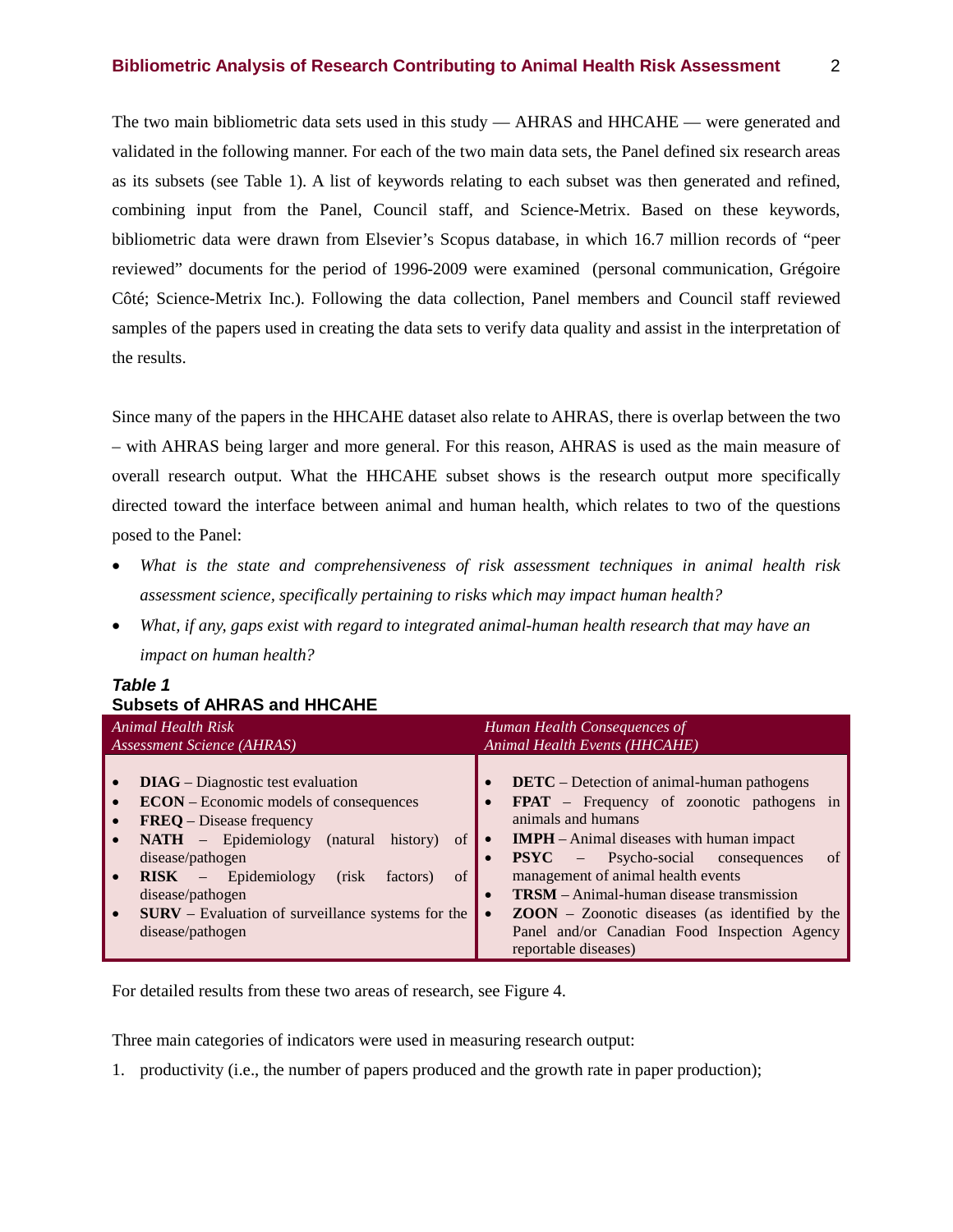- 2. impact (i.e., the number of citations per paper and the impact of the journals in which the papers were published); and
- 3. intensity (i.e., concentration of work in a particular area relative to the rest of the world).

(Picard-Aitken & Côté, 2010)

Further details on these indicators are provided in Box 1. Results for the indicators were generated for the period between 1996 and 2009. These results were further broken down into two five-year periods, 1996- 2000 and 2004-2008, to highlight changes in research output and impact over time.

Countries selected for the analysis included the members of the Organisation for Economic Co-operation and Development (OECD) and the emerging economies of Brazil, Russia, India, and China (BRIC). For the purpose of comparison, Canadian performance was measured against overall OECD performance, top scientific producers, countries with similar sized livestock sectors and research output, and other comparator countries examined in the Panel's report.

### *Box 1* **Bibliometric Indicators**

The bibliometric indicators used in this analysis can be classified into three broad categories:

- 1. **Productivity Indicators**
	- i. *Number of Papers* the raw number of research papers produced in a particular field by researchers in a given country.
	- ii. *Growth Rate[2](#page-1-0)* the rate of change in the production of papers over two periods of time, i.e., 1996-2000 and 2004-2008.

#### 2. **Impact Indicators**

- i. *Average of Relative Citations (ARC)* the *observed* scientific impact of papers produced in a given country based on the number of citations received divided by the average citation count of the papers in a given subfield in a given period. This adjusts for different citation patterns and quantities of papers produced across fields and subfields. An ARC value above 1.0 demonstrates that a country's papers are cited more frequently than the world average in this research area.
- ii. *Average Relative Impact Factor (ARIF)* the *expected* scientific impact of papers produced in a particular country based on the impact (a measure of the number of citations a journal receives relative to the number of papers it publishes) of the journals in which the papers were published. As with ARC, ARIF is the average of its RIFs (Relative Impact Factor) which is obtained by dividing each papers impact factor by the average impact factor of the papers in that given subfield. An ARIF value above 1.0 implies that a country's papers have more impact than the world average in a given research area.

#### <span id="page-3-0"></span>3. **Intensity Indicator**

 <sup>2</sup> This is a Council metric, which was adapted from the Science-Metrix Inc. *growth index* indicator.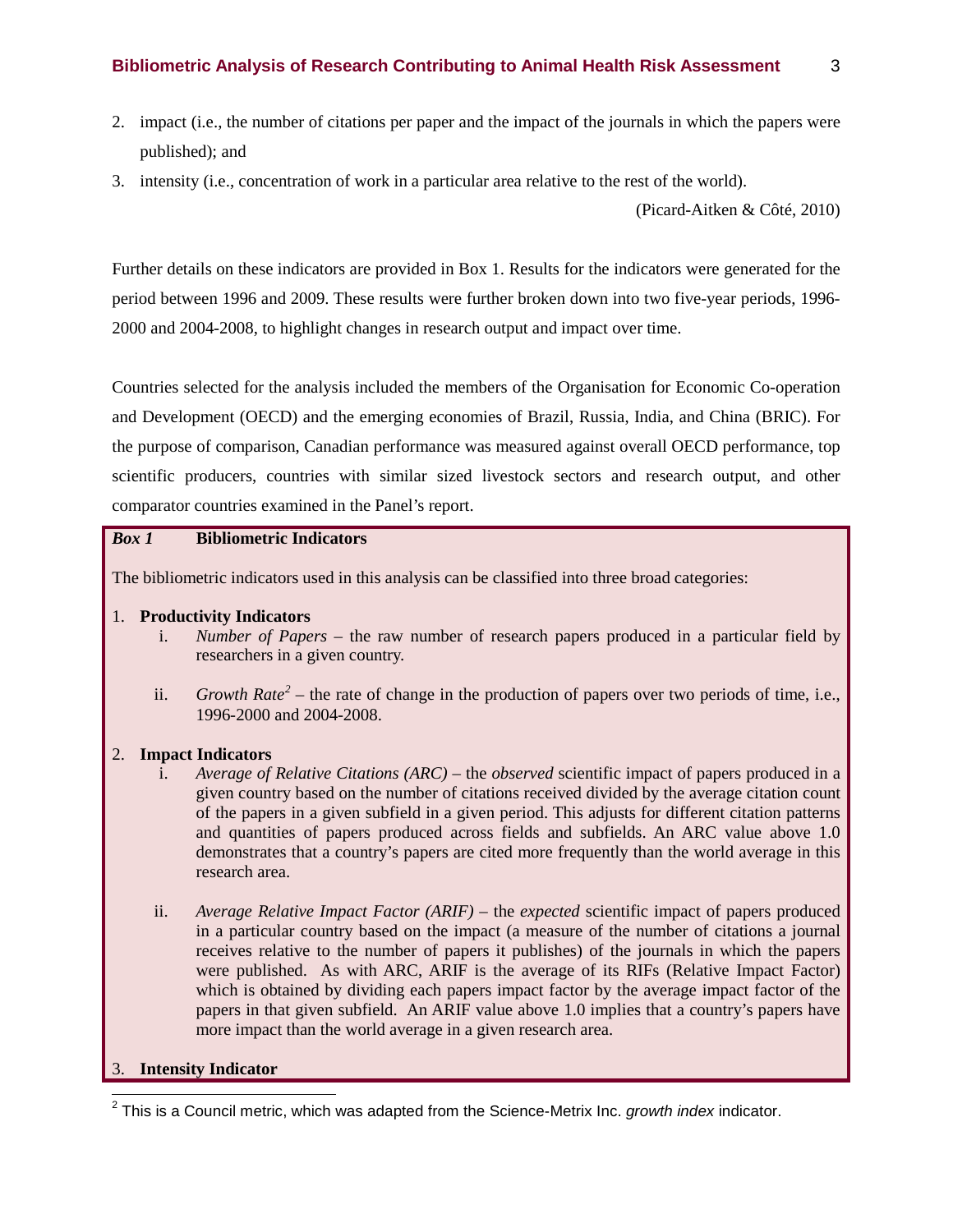i. *Specialization Index (SI)* – the research intensity or concentration of a particular country for a given research area relative to the world. An SI value above 1.0 implies that a country is specialized relative to the world in a given area.

(Picard-Aitken & Côté, 2010)

The results of the bibliometric analysis for each data set (AHRAS and HHCAHE) are presented graphically. Figure 1 provides an example of how to interpret this information. The horizontal axis measures the Specialization Index (SI) and the vertical axis measures the Average of Relative Citations (ARC). The size of each circle represents a country's output, indicative of the relative production of research papers when compared with the circles of other countries. The upper right hand quadrant is deemed to be the most desirable, as it represents an area in which publications are more specialized and have a higher scientific impact. The least desirable quadrant is the lower left hand quadrant with a lower degree of specialization and lower impact.



SI (intensity of research)

(Adapted from: Picard-Aitken & Côté, 2010)

*Figure 1* **Example of a Positional Analysis Figure**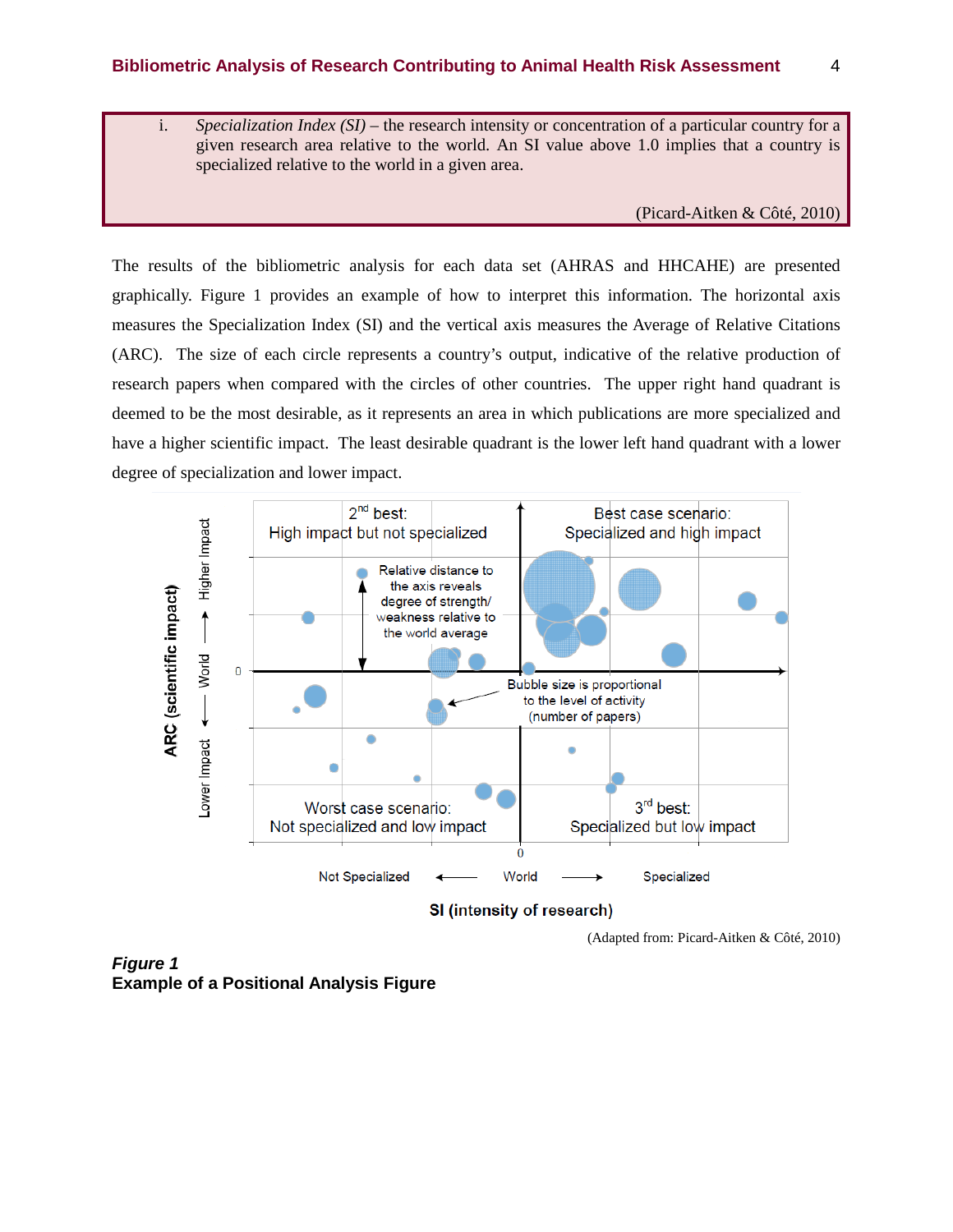### **3.1 Animal Health Risk Assessment Science (AHRAS)**

**Productivity Indicators:** Canada has produced a large and growing volume of research relative to other countries with similar livestock sectors in AHRAS in recent years. From 1996 to 2009, Canadian researchers produced 2,729 papers in areas related to AHRAS. This accounted for approximately six per cent of the global research output in this area, with Canada ranking fourth behind the United States (13,673), United Kingdom (5,180), and Germany (3,227). Canadian research output growth of about 84 per cent from 1996-2000 to 2004-2008 outstripped the world average (~73 per cent), and was higher than other countries with a similar level of paper production such as Germany ( $\sim$ 72 per cent), France ( $\sim$ 59 per cent), and Australia (~59 per cent) (see Table 2).

Compared to the relative size of its livestock industry, the volume of Canada's research output compares even more favourably to that of many other OECD countries. Canada produced 20.5 papers per \$1 billion international dollars (INT\$) of livestock production during 2004-2008, which, although well behind the United Kingdom (42.0), was significantly ahead of other major paper producers such as Germany (13.9), Australia (13.4), the United States (12.1) and France (10.8). Switzerland, with a relatively small livestock sector, also produced a high number of papers per INT\$\$1 billion<sup>[3](#page-3-0)</sup> of livestock production (53.7) during this same period.

**Impact Indicators:** Canada's research impact in AHRAS is in the average range of comparator countries. Measured in terms of ARC, Canada's research impact in this field (1.2) is higher or about the same as that of countries with a similar volume of research output such as Germany (1.0), France (1.2), and Australia (1.2). Overall, however, Canada's ARC rating trails behind other countries such as the United Kingdom (1.5), the Netherlands (1.5), Denmark (1.4), and China (1.3) (see Table 2). Measured in terms of expected research impact based on journal importance and prominence, Canada falls in the low- to mid-range, with an Average Relative Impact Factor (ARIF) of 1.1, trailing countries such as China (1.5), the United Kingdom (1.4), the United States (1.3), France (1.2), and Australia (1.2), but similar to the Netherlands (1.1) and ahead of countries such as New Zealand (1.0) Japan (1.0), Germany (0.9), and India (0.4) (see Appendix A –Table A2).

<sup>&</sup>lt;sup>3</sup> International dollars are a hypothetical currency generated to adjust for commodity price and exchange rate differences across countries and time periods, providing a more accurate description of the real dollar value of production in a given country and making for better cross country comparisons. For more information, see FAOSTAT, "Glossary (List)," available September 24, 2011 2011http://faostat.fao.org/site/375/default.aspx.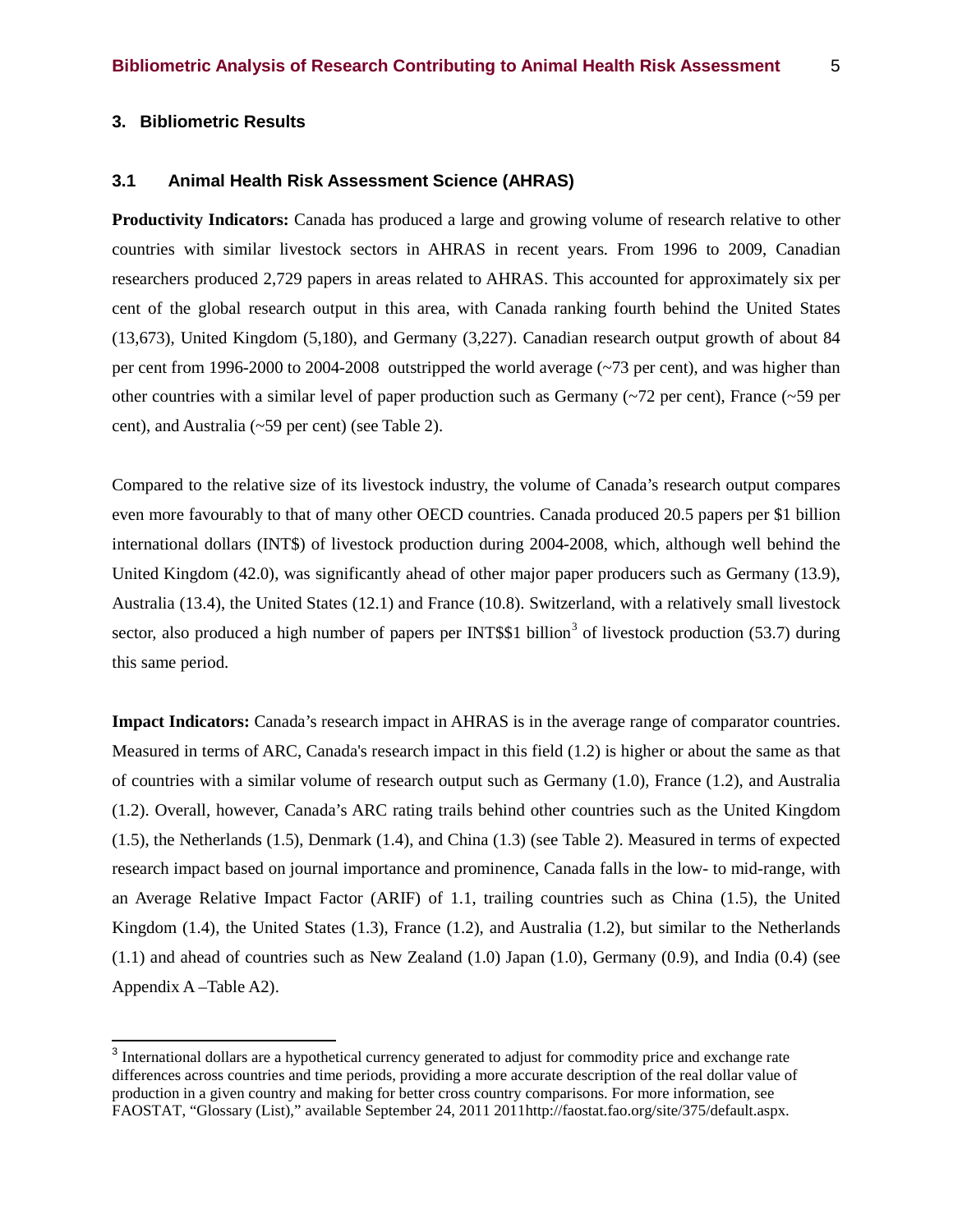**Intensity Indicators:** In terms of concentration of research in areas related to AHRAS, Canada's SI value of 1.4 was equal to that of the United Kingdom and above that of the United States (1.0), Germany (0.9), France (0.9), Japan (0.4), and China (0.2) (see Table 2), but lower than countries such as New Zealand (3.5), Denmark (2.8), Brazil (2.0), Australia (1.6), the Netherlands (1.5), and India (1.5).

|                          |                               |              | 1996-2009  |                               |               |            |                        | 1996-2000                                             |                     | 2004-2008              |                                                |                     |  |
|--------------------------|-------------------------------|--------------|------------|-------------------------------|---------------|------------|------------------------|-------------------------------------------------------|---------------------|------------------------|------------------------------------------------|---------------------|--|
| Country                  |                               | <b>AHRAS</b> |            |                               | <b>HHCAHE</b> |            |                        | <b>AHRAS</b>                                          |                     |                        | <b>AHRAS</b>                                   |                     |  |
|                          | <b>Total</b><br><b>Papers</b> | <b>SI</b>    | <b>ARC</b> | <b>Total</b><br><b>Papers</b> | <b>SI</b>     | <b>ARC</b> | <b>Total</b><br>papers | <b>Livestock</b><br>production*<br>INT \$<br>billion) | Papers/<br>Output** | <b>Total</b><br>papers | Livestock<br>production*<br>INT \$<br>billion) | Papers/<br>Output** |  |
| <b>United States</b>     | 13673                         | 1.0          | 1.2        | 8770                          | 1.0           | 1.4        | 3821                   | 458.9                                                 | 8.3                 | 6019                   | 497.3                                          | 12.1                |  |
| <b>United</b><br>Kingdom | 5180                          | 1.4          | 1.5        | 3172                          | 1.4           | 1.4        | 1334                   | 58.2                                                  | 22.9                | 2334                   | 55.5                                           | 42.0                |  |
| Germany                  | 3227                          | 0.9          | 1.0        | 1874                          | 0.9           | 1.1        | 851                    | 101.0                                                 | 8.4                 | 1462                   | 105.3                                          | 13.9                |  |
| Canada                   | 2729                          | 1.4          | 1.2        | 1402                          | 1.2           | 1.2        | 710                    | 54.2                                                  | 13.1                | 1305                   | 63.8                                           | 20.5                |  |
| France                   | 2358                          | 0.9          | 1.2        | 2070                          | 1.3           | 1.0        | 655                    | 102.8                                                 | 6.4                 | 1057                   | 98.2                                           | 10.8                |  |
| Australia                | 1967                          | 1.6          | 1.2        | 1035                          | 1.3           | 1.3        | 547                    | 61.5                                                  | 8.9                 | 872                    | 65.1                                           | 13.4                |  |
| <b>India</b>             | 1862                          | 1.5          | 0.3        | 901                           | 1.2           | 0.5        | 518                    | 158.5                                                 | 3.3                 | 841                    | 215.5                                          | 3.9                 |  |
| <b>Netherlands</b>       | 1638                          | 1.6          | 1.5        | 926                           | 1.4           | 1.7        | 530                    | 44.7                                                  | 11.9                | 665                    | 43.1                                           | 15.4                |  |
| Japan                    | 1562                          | 0.4          | 0.8        | 1079                          | 0.5           | 0.9        | 435                    | 49.4                                                  | 8.8                 | 673                    | 48.8                                           | 13.8                |  |
| <b>Brazil</b>            | 1506                          | 2.0          | 0.6        | 1276                          | 2.6           | 0.8        | 278                    | 171.3                                                 | 1.6                 | 791                    | 252.5                                          | 3.1                 |  |
| China                    | 1207                          | 0.2          | 1.3        | 1740                          | 0.5           | 1.2        | 120                    | 539.8                                                 | 0.2                 | 711                    | 693.2                                          | 1.0                 |  |
| Denmark                  | 1110                          | 2.8          | 1.4        | 533                           | 2.1           | 1.2        | 296                    | 23.6                                                  | 12.5                | 479                    | 25.2                                           | 19.0                |  |
| Switzerland              | 1079                          | 1.4          | 1.2        | 772                           | 1.6           | 1.5        | 252                    | 9.2                                                   | 27.4                | 505                    | 9.4                                            | 53.7                |  |
| New Zealand              | 841                           | 3.5          | 1.1        | 285                           | 1.9           | 1.2        | 221                    | 34.2                                                  | 6.5                 | 382                    | 42.1                                           | 9.1                 |  |
| World                    | 46205                         | 1.0          | 1.0        | 29729                         | 1.0           | 1.0        | 12143                  | 2925.1                                                | 4.2                 | 20995                  | 3453.3                                         | 6.0                 |  |

### *Table 2* **Research Output versus Livestock Production**

\* Staff calculation based on *Food and Agriculture Organization Statistics Division* (FAOSTAT)data of livestock products of the 20 most important food and agricultural commodities in 1996-2000 and 2004-2008 for each country. Based on data available at FAOSTAT, as of September 2011:http://faostat.fao.org/site/339/default.aspx. Data may be subject to change over time as figures are updated FAOSTAT and the reporting countries.

\*\* Total papers divided by livestock production for the same period, producing an average number of papers per INT\$ \$1 billion of livestock production.

This table shows the research output of comparator countries compared to the value of consumable livestock products. The measure of paper output per billion dollars of livestock production presented here is intended to provide an approximate means for gauging research output in relation to the wealth generated by consumable livestock products.

Calculations for consumable livestock products are drawn from data from the Food and Agriculture Organization (FAO) of the United Nations on the top 20 food and agricultural commodities for specific countries in 1996-2000 and 2004-2008. In some cases, countries had different consumable livestock products depending on the nature of their livestock production industry.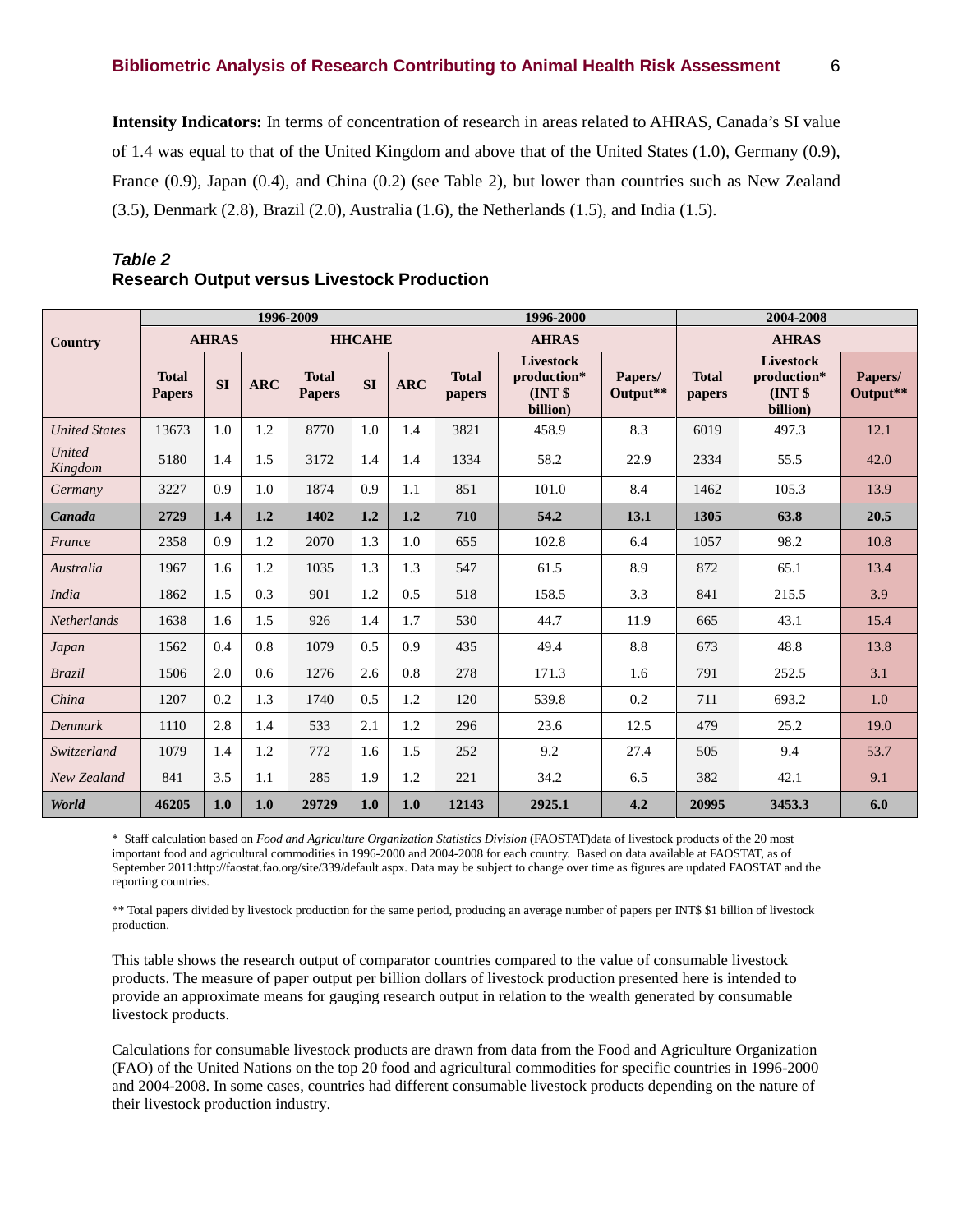Teaching A United Kingdom Netherlands Sweden Belgium China Denmark Spain<br>Switzerland **United States Sperme** Italy Scientific Impact (ARC) Norway New Zealand Finland France Australia Canada World Average Czech Republic Rep. of Korea Portugal Slovakia Slovenia Germany **Israel** Japan OECD Austria Less Impact Greece Mexico Russia Chile  $\mathbf{C}$ Hungary Brazi Turkey Ó Poland India - World Average -**More Specialized** Less Specialized ▸ Specialization Index (SI)

The table includes the top 10 countries by research output in AHRAS, plus other comparator countries of interest identified in the Panel's report.

Source: Calculated by Science-Metrix using Scopus data

### *Figure 2* **Research Performance of OECD and BRIC countries in AHRAS**

Canada's research output performance relative to all other OECD and BRIC countries is illustrated in Figure 2. The centre point of the grey circle represents the average for all OECD countries, and the area represents the total relative production of research papers. This figure, which plots the ARC against the SI, illustrates that Canada performs better than the OECD average and many other comparator countries, though falling into the upper end of the mid-range overall.

### **3.2 Human Health Consequences of Animal Health Events (HHCAHE)**

**Productivity Indicators:** From 1996 to 2009, Canadian researchers produced 1,402 papers in areas related to HHCAHE. Canadian output accounted for approximately five per cent of the global research output in this area, placing Canada sixth in terms of research output behind the United States (8,770), the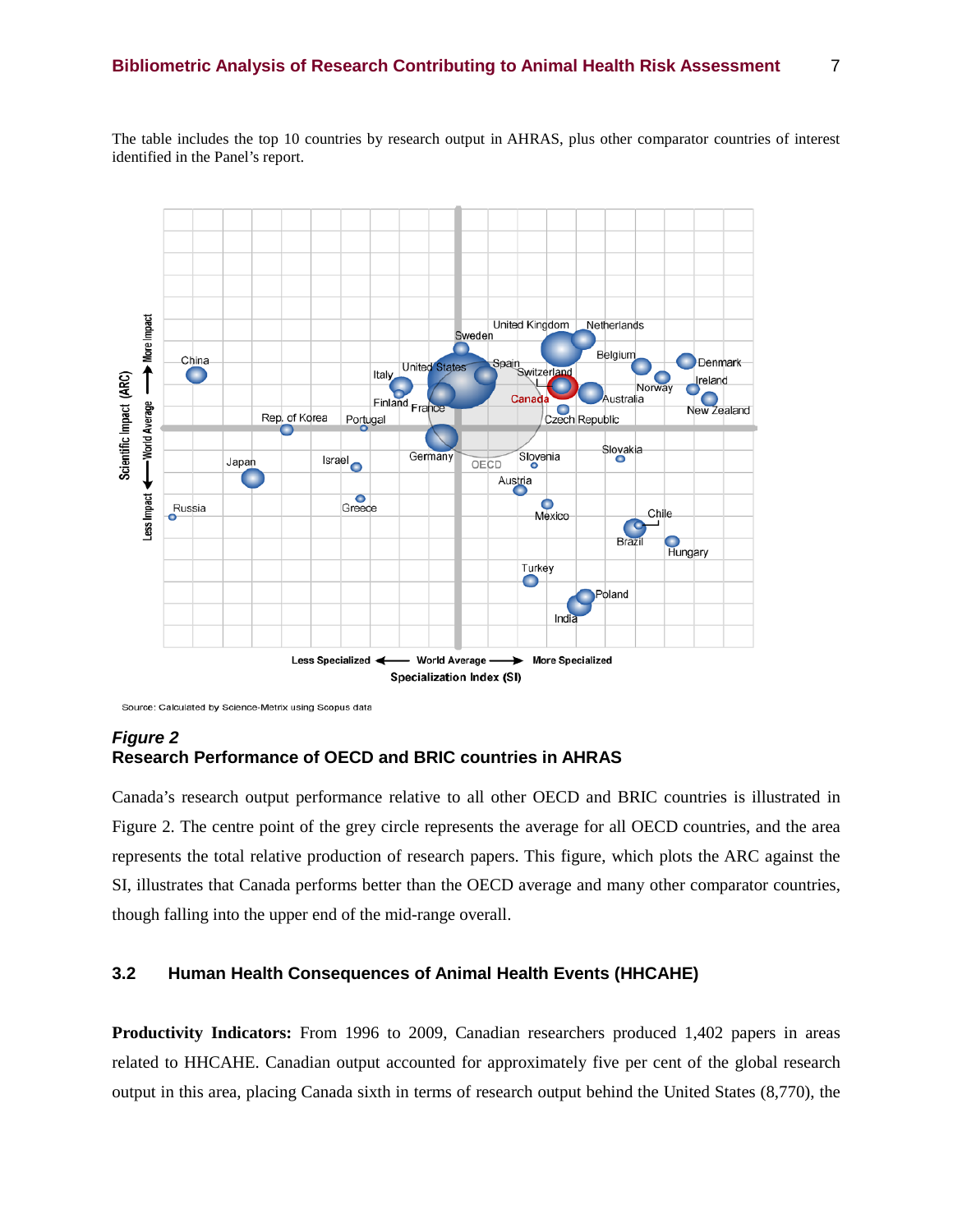United Kingdom  $(3.172)$ , France  $(2.070)$ , Germany  $(1.874)$ , and China  $(1.740)$ . The growth of approximately 230 per cent in papers produced in Canada from 1996-2000 to 2004-2008, however, vastly outstripped the world average (150 per cent) and was greater than some of the other countries with similar levels of paper outputs, ranking above Italy (207 per cent), Germany (131 per cent), and France (99 per cent), but behind Brazil (268 per cent). Albeit starting from a lower base than other countries, China had among the fastest growing research outputs of countries producing more than 1000 papers over the entire period, increasing by 978 per cent from 1996-2000 to 2004-2008.

**Impact Indicators:** Canada ranked in the upper end of the mid-range in research impact. With an ARC of 1.2, Canada's research impact rating in HHCAHE was below that of the Netherlands (1.7) and Australia  $(1.3)$ ; equal to China  $(1.2)$ ; and ahead of countries such as Germany  $(1.1)$ , Italy  $(1.1)$ , Spain  $(1.0)$ , France  $(1.0)$ , Japan  $(0.9)$ , and Brazil  $(0.8)$  – among countries with similar levels of research output in this area. Overall, it also trailed the United States (1.4) and the United Kingdom (1.4) (Table A2). In terms of journal impact, Canada's ARIF of 1.1 also placed it relatively well compared to countries with similar levels of research output, ahead of Germany (1.0), Japan (1.0), Spain (1.0), Italy (0.9), and Brazil (0.8); equal to France and the Netherlands; and below China (1.3) and Australia (1.2). Overall, it also lagged behind the United States (1.3) and the United Kingdom (1.3) in this area (Table A2).

**Intensity Indicators:** In terms of concentration of research in areas related to HHCAHE, Canada's SI value of 1.2 was equal to that of India and ahead of Italy  $(1.1)$ , Spain  $(1.1)$ , the United States  $(1.0)$ , Germany (0.9), Japan (0.5), and China (0.5) (see Table A2), but behind countries such as Brazil (2.6), Denmark (2.1), New Zealand (1.9), Switzerland (1.6), the United Kingdom (1.4), the Netherlands (1.4), Australia (1.3) and France (1.3).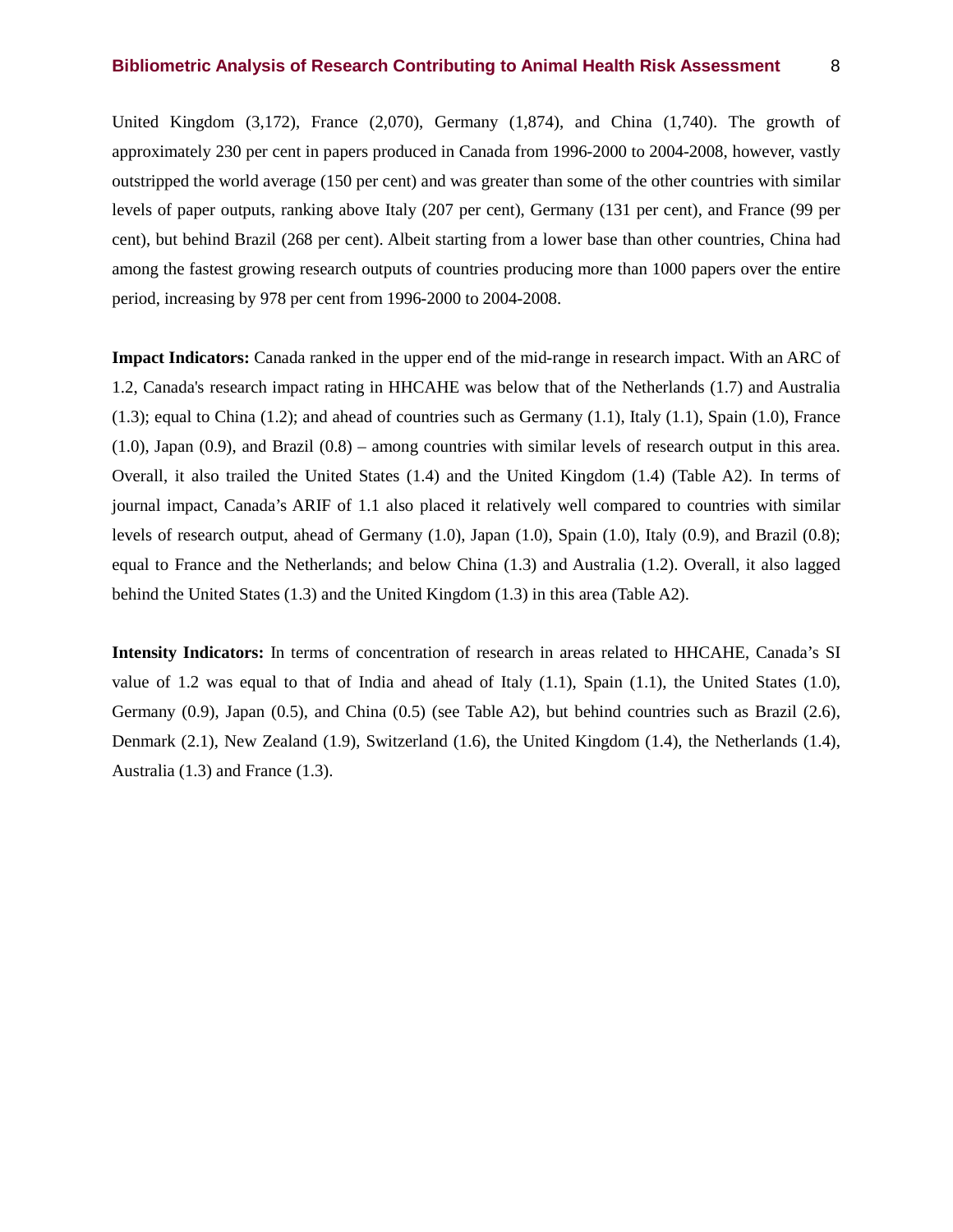

Source: Calculated by Science-Metrix using Scopus data

# *Figure 3* **Research Performance of OECD and BRIC Countries in HHCAHE**

Canada's research performance in HHCAHE relative to all other OECD and BRIC countries is illustrated in Figure 3. This figure shows that Canada performed slightly better than the OECD average (represented by the centre of the grey circle) and the world average (represented by the point of intersection of the two axes) in terms of both impact and specialization, though below several other major countries such as the United Kingdom, the Netherlands, and Australia (see Figure 3). Overall, Canada performed relatively better in AHRAS than in HHCAHE (compare Figures 2 and 3).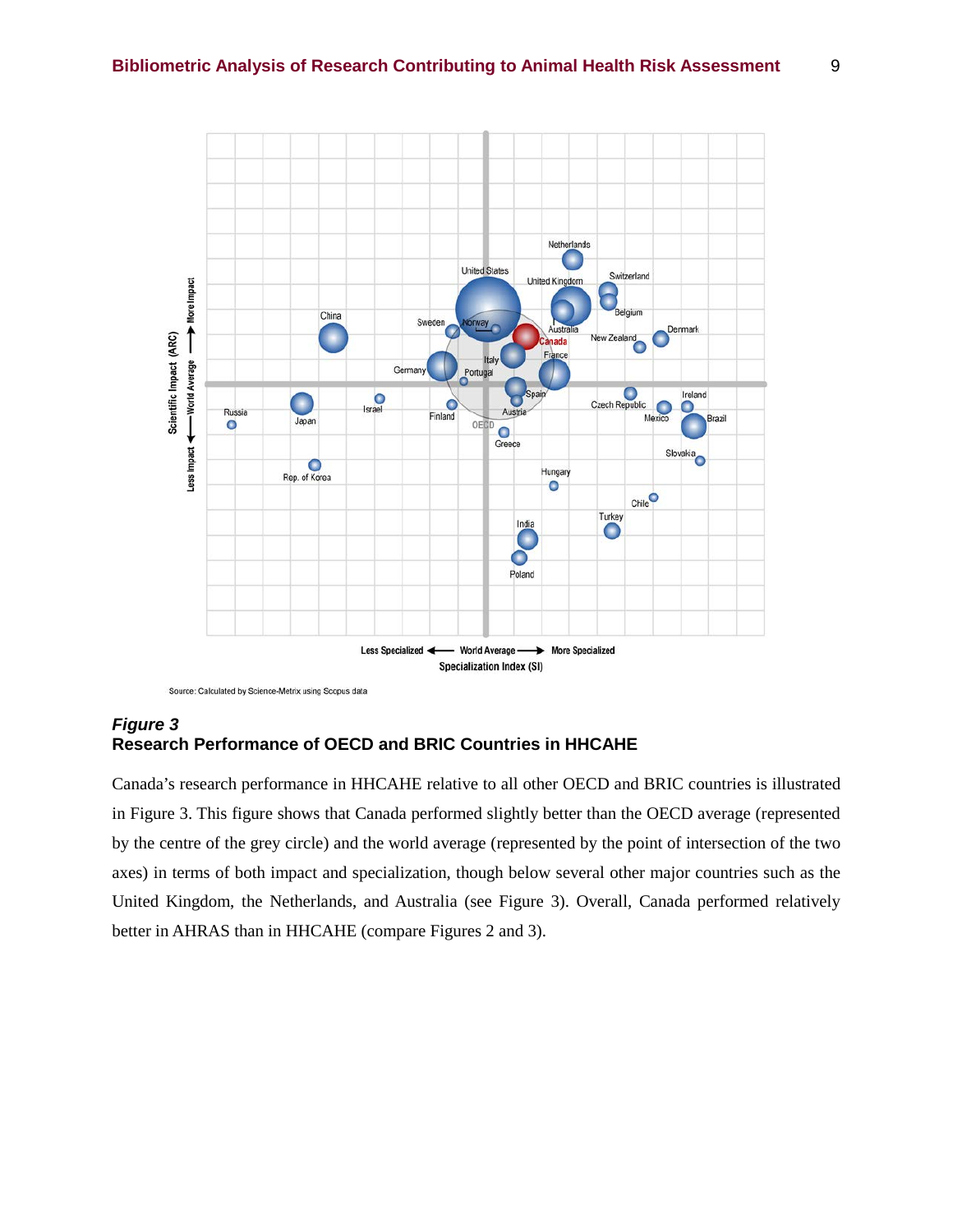

*See Table 1 for abbreviations of terms comprising the subsets.*

## *Figure 4* **Positional analysis of Canadian in AHRAS and HHCAHE subsets, 1996-2009**

Looking at research performance in the breakdown of two main sets of data provides some insight as to where Canada stands in the major subfields comprising AHRAS and HHCAHE. In Figure 4, each of the major subfields is graphed (with AHARS in blue and HHCAHE in green) in comparison with the world average (represented by the darker grey lines dividing the quadrants) and OECD benchmarks (shown as the orange dots).

#### Acknowledgements

This research document was written by Joe Rowsell and Wendy Y. Shen, and directed by Tim Krywulak of the Council of Canadian Academies. The bibliometric data were compiled by Science-Metrix Inc. The bibliometric analysis was produced as part of the supporting material prepared for the Expert Panel on Approaches to Animal Health Risk Assessment. Although the Panel provided valuable input and advice on this work, the Council of Canadian Academies is responsible for its content.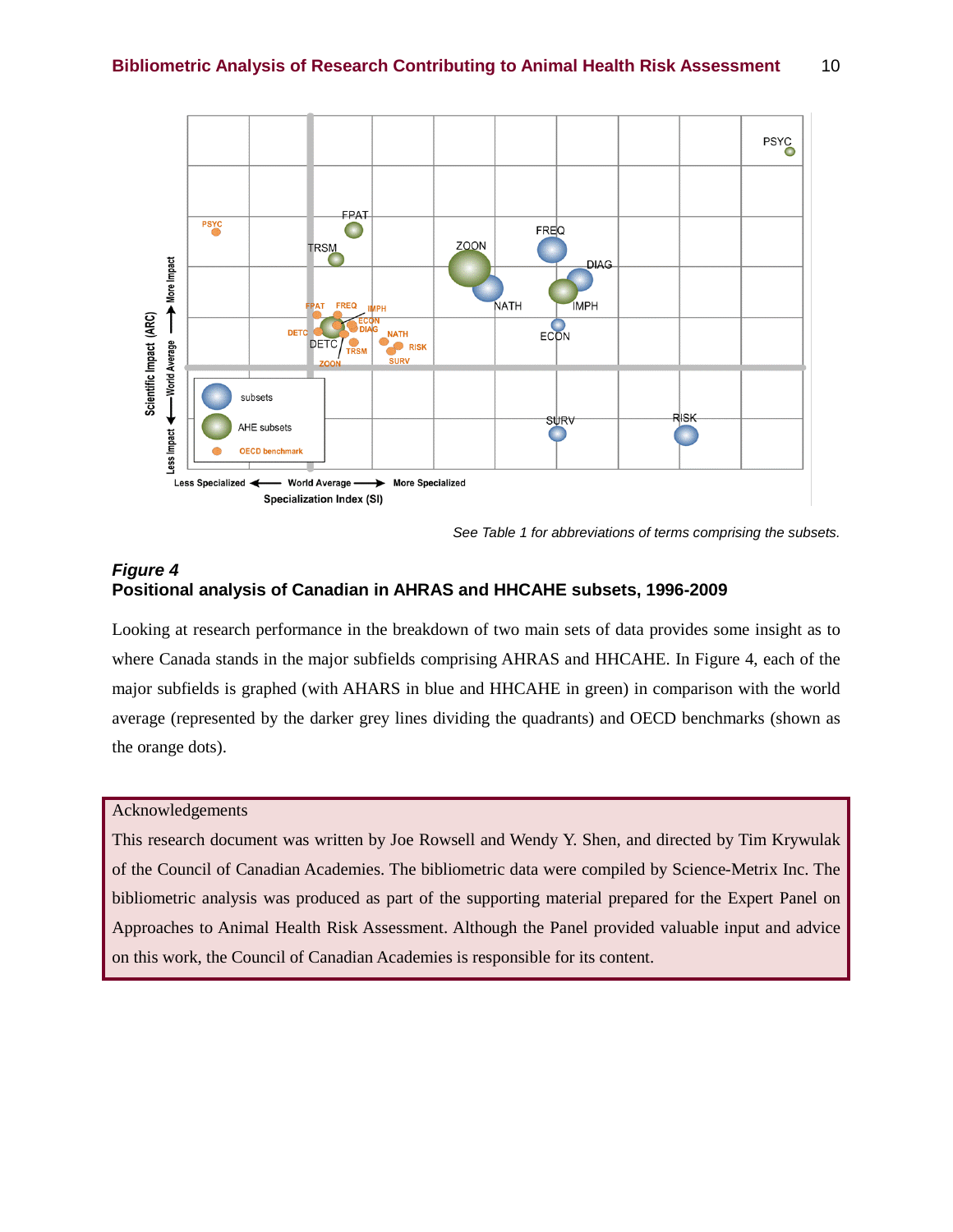### **References**

- Council of Canadian Academies (CCA) (2011). *Healthy animals, healthy Canada: The report of the Expert Panel on approaches to animal health risk assessment.* Ottawa, ON: Council of Canadian Academies.
- European Commission (2003). *Third European Report on Science and Technology Indicators.* Brussels: European Commission. www.labs-associados.org/docs/3RD\_REPO.PDF.
- FAOSTAT (Food and Agriculture Organization Statistics Division) (2011). *Food and agricultural commodities production* [Data sets]. Retrieved September 2011, from [http://faostat.fao.org/site/339/default.aspx.](http://faostat.fao.org/site/339/default.aspx)
- FAOSTAT, Glossary (List), Retrieved September 2011, [http://faostat.fao.org/site/375/default.aspx.](http://faostat.fao.org/site/375/default.aspx)
- King, J. (1987). A review of bibliometric and other science indicators and their role in research evaluation. *Journal of Information Science, 13*(5), 261-276.
- Picard-Aitken, M., & Grégoire Côté. (2010). *Bibliometric analysis of animal health research.* Montréal, QC: Science-Metrix.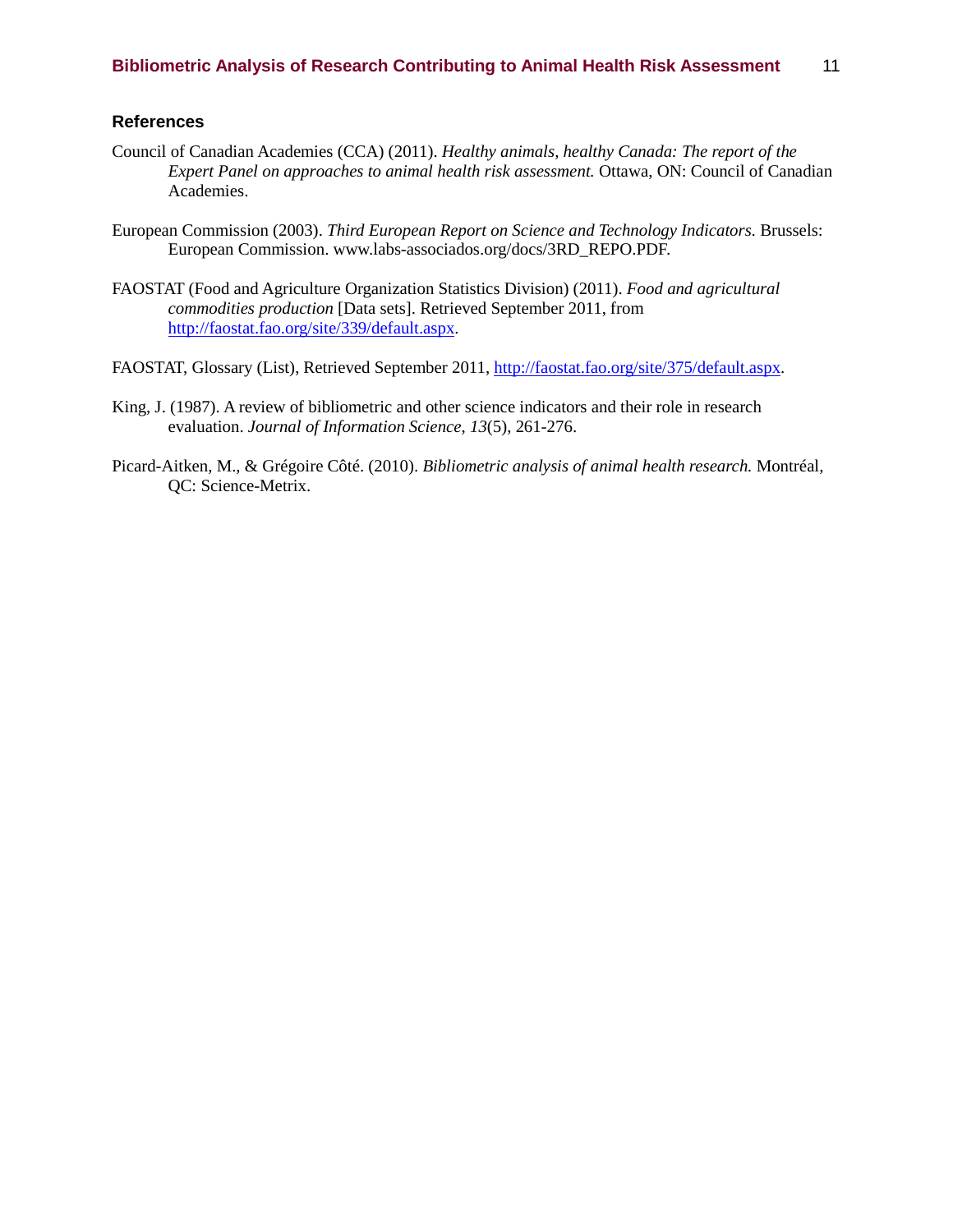# **Appendix A Detailed Bibliometric Results for AHRAS and HHCAHE**

### *Table A1*

**Specialization Index (SI), Average of Relative Citations (ARC), and Average Relative Impact Factors (ARIF) in animal health risk assessment science (AHRAS), by leading countries, 1996-2009**

| <b>Country</b>        | <b>Papers</b> | % of world | SI      | <b>ARC</b> | <b>ARIF</b> |
|-----------------------|---------------|------------|---------|------------|-------------|
| <b>OECD</b>           | 38,934        | 84.3       | 1.1     | $1.1\,$    | 1.1         |
| <b>United States</b>  | 13,673        | 29.6       | 1.0     | 1.2        | 1.3         |
| <b>United Kingdom</b> | 5,180         | 11.2       | 1.4     | 1.5        | 1.4         |
| Germany               | 3,227         | 7.0        | 0.9     | 1.0        | 0.9         |
| Canada                | 2,729         | 5.9        | 1.4     | 1.2        | 1.1         |
| France                | 2,358         | 5.1        | 0.9     | 1.2        | 1.2         |
| Australia             | 1,967         | 4.3        | 1.6     | 1.2        | 1.2         |
| India                 | 1,862         | 4.0        | 1.5     | 0.3        | $0.4\,$     |
| Netherlands           | 1,638         | 3.5        | 1.6     | 1.5        | 1.1         |
| Japan                 | 1,562         | 3.4        | 0.4     | 0.8        | $1.0\,$     |
| <b>Brazil</b>         | 1,506         | 3.3        | 2.0     | 0.6        | 0.7         |
| Spain                 | 1,495         | 3.2        | 1.1     | 1.3        | 1.2         |
| Italy                 | 1,492         | 3.2        | 0.8     | 1.2        | 1.1         |
| China                 | 1,207         | 2.6        | 0.2     | 1.3        | 1.5         |
| Belgium               | 1,175         | 2.5        | 2.1     | 1.3        | 1.0         |
| Denmark               | 1,110         | 2.4        | 2.8     | 1.4        | 1.1         |
| Switzerland           | 1,079         | 2.3        | 1.4     | 1.2        | 1.2         |
| Poland                | 1,038         | 2.2        | 1.6     | 0.4        | 0.3         |
| New Zealand           | 841           | 1.8        | 3.5     | 1.1        | 1.0         |
| Sweden                | 757           | 1.6        | $1.0\,$ | 1.5        | 1.1         |
| Norway                | 687           | 1.5        | 2.3     | 1.3        | 1.2         |
| Turkey                | 675           | 1.5        | 1.3     | 0.4        | 0.5         |
| South Africa          | 623           | 1.3        | 2.9     | 0.9        | 1.0         |
| Argentina             | 594           | 1.3        | 2.6     | $0.8\,$    | $1.0\,$     |
| Hungary               | 550           | 1.2        | 2.5     | 0.6        | 0.5         |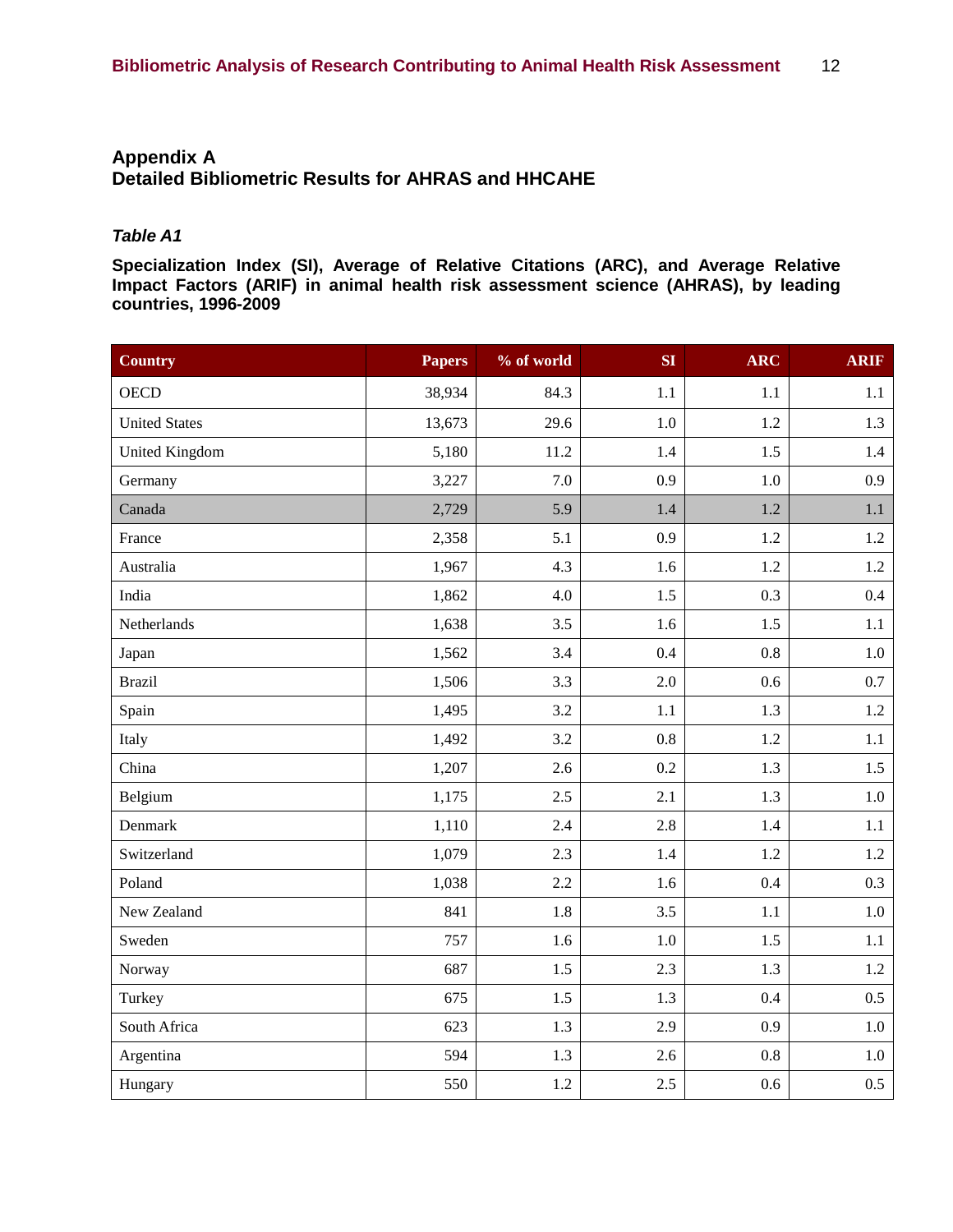| <b>Bibliometric Analysis of Research Contributing to Animal Health Risk Assessment</b> | 13 |
|----------------------------------------------------------------------------------------|----|
|----------------------------------------------------------------------------------------|----|

| Ireland        | 534    | 1.2     | 3.0     | 1.2     | $1.0\,$ |
|----------------|--------|---------|---------|---------|---------|
| Korea          | 521    | 1.1     | 0.5     | 1.0     | 1.1     |
| Austria        | 482    | $1.0\,$ | $1.2\,$ | 0.7     | 0.9     |
| Kenya          | 462    | $1.0\,$ | 15.2    | 0.7     | $1.0\,$ |
| Czech Republic | 430    | 0.9     | 1.4     | $1.1\,$ | $0.8\,$ |
| Mexico         | 409    | 0.9     | 1.4     | 0.7     | $1.0\,$ |
| Iran           | 350    | 0.8     | 1.5     | 0.4     | 0.6     |
| Israel         | 319    | 0.7     | 0.7     | $0.8\,$ | 1.1     |
| Finland        | 305    | 0.7     | 0.8     | 1.2     | 1.1     |
| Thailand       | 301    | 0.7     | 2.3     | 1.4     | 1.3     |
| Chile          | 238    | 0.5     | 2.0     | 0.6     | $0.7\,$ |
| Greece         | 234    | 0.5     | 0.7     | 0.7     | 1.1     |
| Ethiopia       | 211    | 0.5     | 16.0    | 0.7     | 0.7     |
| Slovakia       | 201    | 0.4     | 1.9     | 0.9     | 0.7     |
| Tanzania       | 183    | 0.4     | 13.0    | 0.7     | $1.0\,$ |
| Nigeria        | 183    | 0.4     | 2.9     | 0.4     | 0.6     |
| Egypt          | 183    | 0.4     | 1.2     | $1.0\,$ | $1.0\,$ |
| Portugal       | 164    | 0.4     | 0.7     | 1.0     | 1.1     |
| Croatia        | 152    | 0.3     | $1.6\,$ | 0.7     | 0.6     |
| Zimbabwe       | 146    | 0.3     | 13.1    | 0.7     | $0.8\,$ |
| Russia         | 140    | 0.3     | 0.1     | 0.7     | 0.9     |
| Pakistan       | 131    | 0.3     | 1.6     | 0.4     | 0.8     |
| Slovenia       | 118    | 0.3     | 1.3     | $0.8\,$ | 0.9     |
| Vietnam        | 114    | 0.2     | 4.8     | 2.5     | 2.0     |
| Venezuela      | 113    | 0.2     | 2.2     | 0.8     | 0.9     |
| Uganda         | 103    | 0.2     | 9.1     | $0.8\,$ | 1.0     |
| <b>WORLD</b>   | 46,205 | 100     | 1.0     | 1.0     | 1.0     |

Note: By definition, the SI, ARC and ARIF at the world level are equal to 1.0.

Source: Calculated by Science-Metrix using Scopus data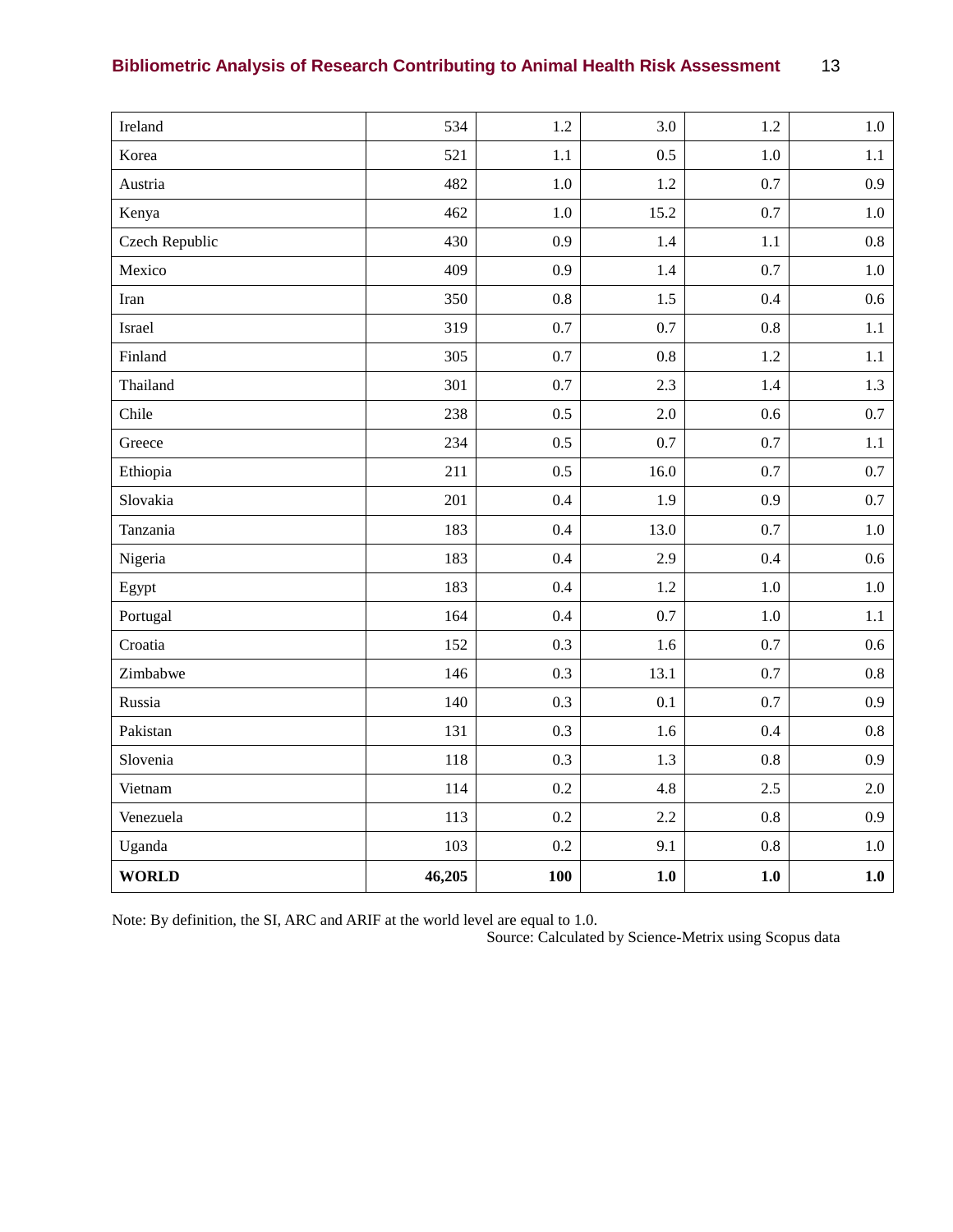# *Table A2*

**Specialization Index (SI), Average of Relative Citations (ARC) and Average Relative Impact Factors (ARIF) in human health consequences of animal health events (HHCAE) by leading countries, 1996-2009**

| <b>Country</b>        | <b>Papers</b> | % of world | SI      | <b>ARC</b> | <b>ARIF</b>      |
|-----------------------|---------------|------------|---------|------------|------------------|
| <b>OECD</b>           | 24,204        | 81.4       | $1.0\,$ | 1.1        | 1.1              |
| <b>United States</b>  | 8,770         | 29.5       | $1.0\,$ | 1.4        | 1.3              |
| <b>United Kingdom</b> | 3,172         | 10.7       | 1.4     | 1.4        | 1.3              |
| France                | 2,070         | $7.0\,$    | 1.3     | $1.0\,$    | 1.1              |
| Germany               | 1,874         | 6.3        | 0.9     | 1.1        | $1.0\,$          |
| China                 | 1,740         | 5.9        | 0.5     | 1.2        | 1.3              |
| Canada                | 1,402         | 4.7        | $1.2\,$ | $1.2\,$    | 1.1              |
| Italy                 | 1,287         | 4.3        | 1.1     | 1.1        | 0.9              |
| <b>Brazil</b>         | 1,276         | 4.3        | 2.6     | 0.8        | 0.8              |
| Japan                 | 1,079         | 3.6        | 0.5     | 0.9        | $1.0\,$          |
| Australia             | 1,035         | 3.5        | 1.3     | 1.3        | 1.2              |
| Spain                 | 976           | 3.3        | 1.1     | $1.0\,$    | $1.0\,$          |
| Netherlands           | 926           | 3.1        | 1.4     | 1.7        | 1.1              |
| India                 | 901           | 3.0        | $1.2\,$ | 0.5        | 0.6              |
| Switzerland           | 772           | 2.6        | 1.6     | 1.5        | 1.3              |
| Belgium               | 587           | 2.0        | 1.6     | 1.4        | $1.0\,$          |
| Turkey                | 551           | 1.9        | 1.6     | 0.5        | $0.6\,$          |
| Denmark               | 533           | 1.8        | 2.1     | $1.2\,$    | 1.1              |
| Poland                | 475           | 1.6        | 1.1     | 0.4        | $0.4\,$          |
| Thailand              | 430           | 1.4        | 5.0     | 1.4        | 1.1              |
| Sweden                | 428           | 1.4        | 0.9     | 1.2        | 1.3              |
| Argentina             | 418           | 1.4        | 2.9     | $0.7\,$    | 0.8              |
| Mexico                | 411           | 1.4        | 2.1     | 0.9        | 0.9              |
| Czech Republic        | 339           | 1.1        | 1.8     | 1.0        | $0.6\,$          |
| Iran                  | 337           | $1.1\,$    | 2.2     | 0.4        | $0.5\,$          |
| Korea                 | 319           | 1.1        | $0.5\,$ | $0.7\,$    | 0.9 <sub>0</sub> |
| Ireland               | 289           | $1.0\,$    | 2.5     | 0.9        | 1.0              |
| New Zealand           | 285           | 1.0        | 1.9     | 1.2        | $1.0\,$          |
| Austria               | 280           | 0.9        | 1.1     | 0.9        | 0.9              |
| Greece                | 227           | 0.8        | $1.1\,$ | $0.8\,$    | 0.9 <sub>0</sub> |